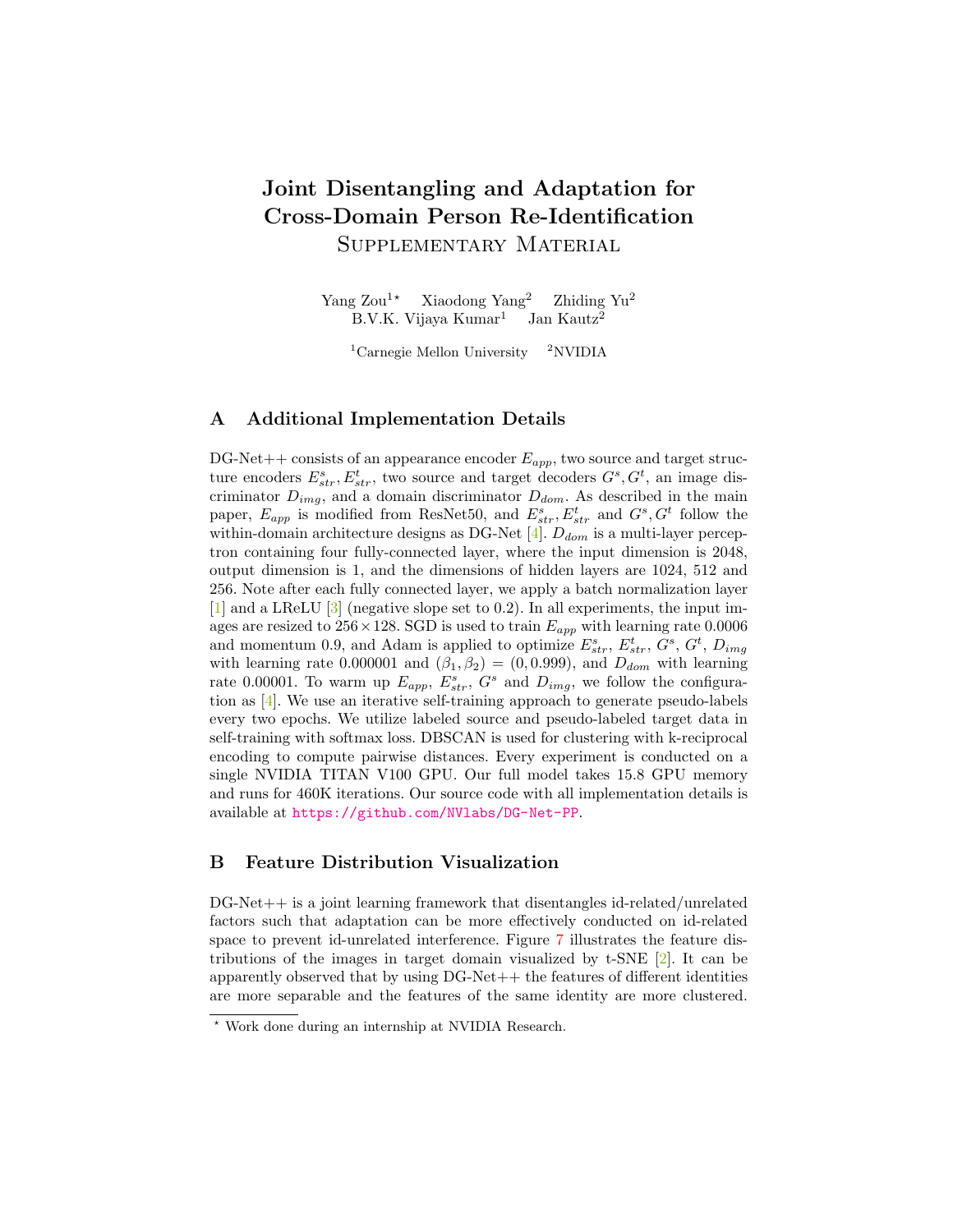<span id="page-1-0"></span>

<span id="page-1-1"></span>Fig. 7: Visualization by t-SNE of the feature distributions of the images in target domain. Features are extracted by (a) the baseline method and (b)  $DG-Net++$ on the cross-domain pair Market  $\rightarrow$  Duke.

| $Market-1501 \rightarrow DukeMTMC-reID$ |  |  |  |  |  |  |  |  |  |  |
|-----------------------------------------|--|--|--|--|--|--|--|--|--|--|
|                                         |  |  |  |  |  |  |  |  |  |  |
|                                         |  |  |  |  |  |  |  |  |  |  |

Table 3: Sensitivity analysis of the hyper-parameters  $\varepsilon$  (the maximum distance between two samples to be treated as neighbors) and MinPts (the minimal number of neighboring samples of a point to be selected as a core point) of DBSCAN.

To further quantitatively evaluate the target domain feature distributions, we compute the purity scores for the features produced by the baseline method and  $DG-Net++$  on the cross-domain pair Market  $\rightarrow$  Duke. To compute the purity score, each cluster is assigned to the identity that is most frequent in the cluster, then the purity score is measured by the number of correctly assigned images divided by the total number of images. The purity score is 51.9% for baseline and 76.3% for DG-Net++, clearly indicating that the intra-class similarity and inter-class difference are more encouraged in DG-Net++.

#### C Additional Ablation Study

Sensitivity analysis of DBSCAN. We adopt DBSCAN to produce the pseudolabels of images in target domain. Experiments show that our model is not sensitive to the hyper-parameters of DBSCAN. Specifically, we conduct sensitivity analysis for (1)  $\varepsilon$  which is the maximum distance between two samples to be considered as neighbors, and (2) MinPts which is the minimal number of neighbouring samples for a point to be considered as a core point. Table [3](#page-1-1) shows the experimental results for sensitivity analysis of  $\varepsilon$  (fixing MinPts to 7) and MinPts (fixing  $\varepsilon$  to 0.45) on the benchmark pair Market  $\rightarrow$  Duke. It can be found that  $DG-Net++$  is overall not sensitive to  $\varepsilon$  and MinPts.